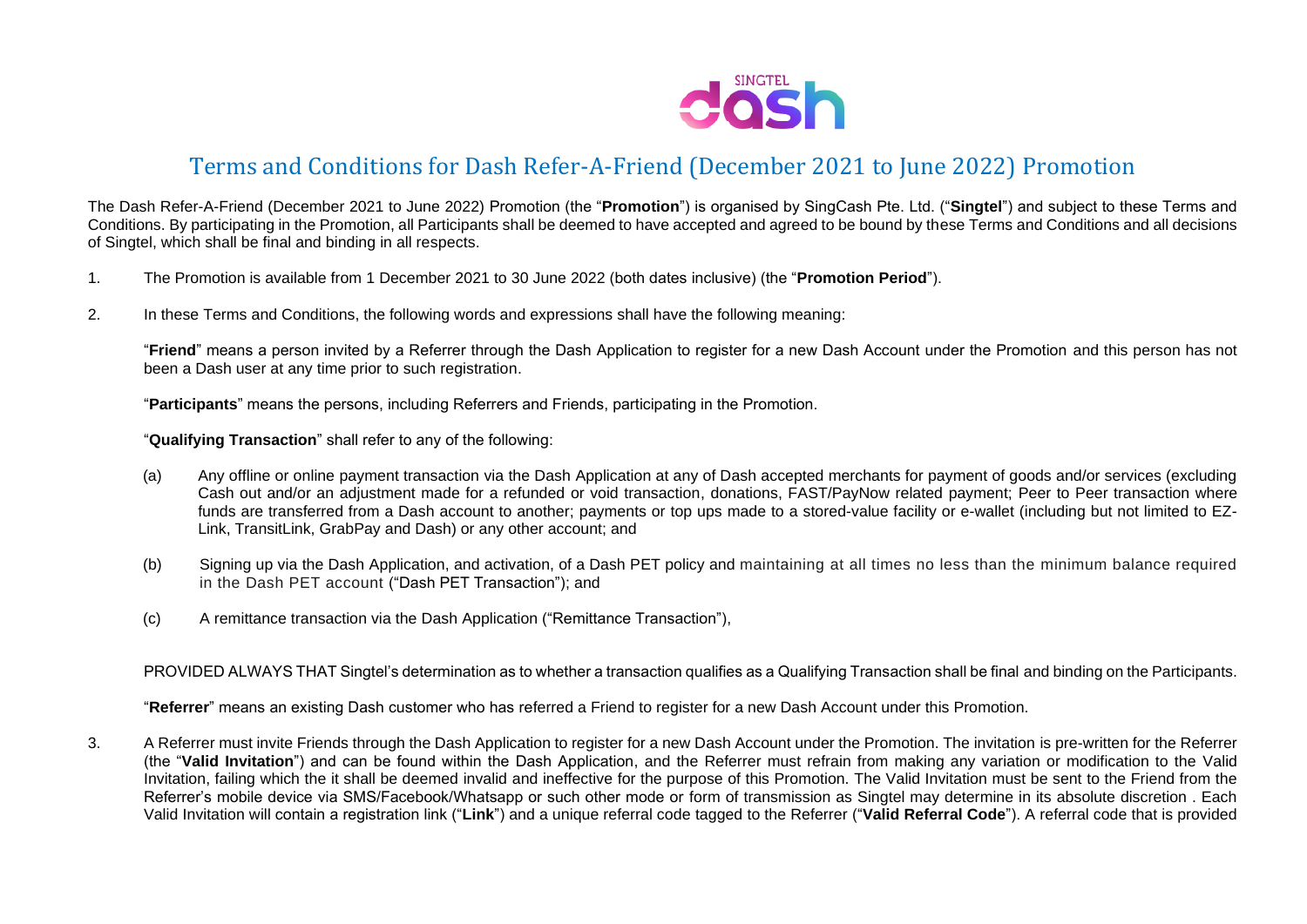

by the Referrer to Friend through means other than a Valid Invitation, (such means include but is not limited to verbal communication), shall be deemed invalid and ineffective for the purpose of this Promotion. The Friend, who has received a Valid Invitation sent by the Referrer on or before 3 January 2022, must complete the application to register a new Dash Account using the Valid Referral Code by 3 January 2022 in order to be eligible for this Promotion. If the new Dash Account (registered using the Valid Referral Code) is activated between 16 February 2022 and 31 March 2022 (inclusive of both dates), the Referrer and its Friend will each be entitled to receive 500 Dash reward points.

Singtel's determination as to:

(i) whether a Valid Invitation has been sent by the Referrer in accordance with the terms herein; and

(ii) whether a Valid Referral Code has been applied by the Friend in its application to register a new Dash Account in accordance with the terms herein, shall be final and binding on the Participants.

4. Subject to these Terms and Conditions, a Referrer shall be entitled to receive the following referral incentives ("**Referral Incentives**") for each Qualifying Transaction completed by the Friend (referred by the Referrer) who has successfully registered for a new Dash Account through the Link using the Valid Referral Code ("Dash Account Registration") SUBJECT ALWAYS to the limits and conditions set out in the table below:

| Qualifying                             | <b>Condition to be met</b>                      | <b>Date of Qualifying Transaction</b>                                                            | Referral                         | Limits                                          |                                  |
|----------------------------------------|-------------------------------------------------|--------------------------------------------------------------------------------------------------|----------------------------------|-------------------------------------------------|----------------------------------|
| Transaction<br>by Friend               |                                                 |                                                                                                  | <b>Incentive</b>                 | <b>Cap on Redemption</b>                        | Cap per Referrer<br>and Friend   |
| 1 <sub>st</sub> Payment<br>Transaction | Payment<br>The<br>Transaction must amount       | If the Friend's Dash Account Registration is<br>(a)<br>completed on or before 3 January 2022, as | S\$3.00 Dash<br>credits, and no  | In relation to the First<br>Batch Registration, | A maximum of<br>\$2,500 in total |
|                                        | to a minimum of S\$3.00                         | validated<br>by Singtel<br>("First<br>Batch                                                      | additional Dash                  | only the first 3,000                            | <b>Referral Incentives</b>       |
|                                        | and paid in full in a single                    | Registration"), the Qualifying Transaction                                                       | credits will be on               | Purchase                                        | per Referrer under               |
|                                        | transaction<br>there<br>and                     | must be completed between 1 September                                                            | offer for multiple               | and/or<br>Transactions                          | the Promotion                    |
|                                        | must be<br>prior<br>no                          | 2021 and 3 January 2022 (inclusive of both  <br>dates) or such later date as may be permitted    | Payment                          | Remittance<br>Transactions                      | A maximum of \$16                |
|                                        | Payment<br>Transaction<br>made by<br>the Friend | by Singtel; and                                                                                  | Transactions<br>performed by the | in<br>completed                                 | in total Referral                |
|                                        | whether with the new                            |                                                                                                  | Friend                           | accordance with the                             | Incentives per                   |
|                                        | Dash Account or another                         | If the Friend's Dash Account Registration is<br>(b)                                              |                                  | herein and<br>terms                             | referred Friend                  |
|                                        | Dash Account (be it                             | completed between 4 January 2022 and 30                                                          |                                  | certified by Singtel                            |                                  |
|                                        | active or otherwise)                            | June 2022 (inclusive of both dates) or such                                                      |                                  | will qualify for the                            |                                  |
|                                        |                                                 | later date as may be permitted by Singtel, as                                                    |                                  | Referral Incentive                              |                                  |
|                                        |                                                 | validated by Singtel ("Second Batch                                                              |                                  |                                                 |                                  |
|                                        |                                                 | Registration"), the Qualifying Transaction                                                       |                                  | relation<br>to the<br>In.                       |                                  |
|                                        |                                                 | must be completed on or before 30 June 2022                                                      |                                  | Second<br><b>Batch</b>                          |                                  |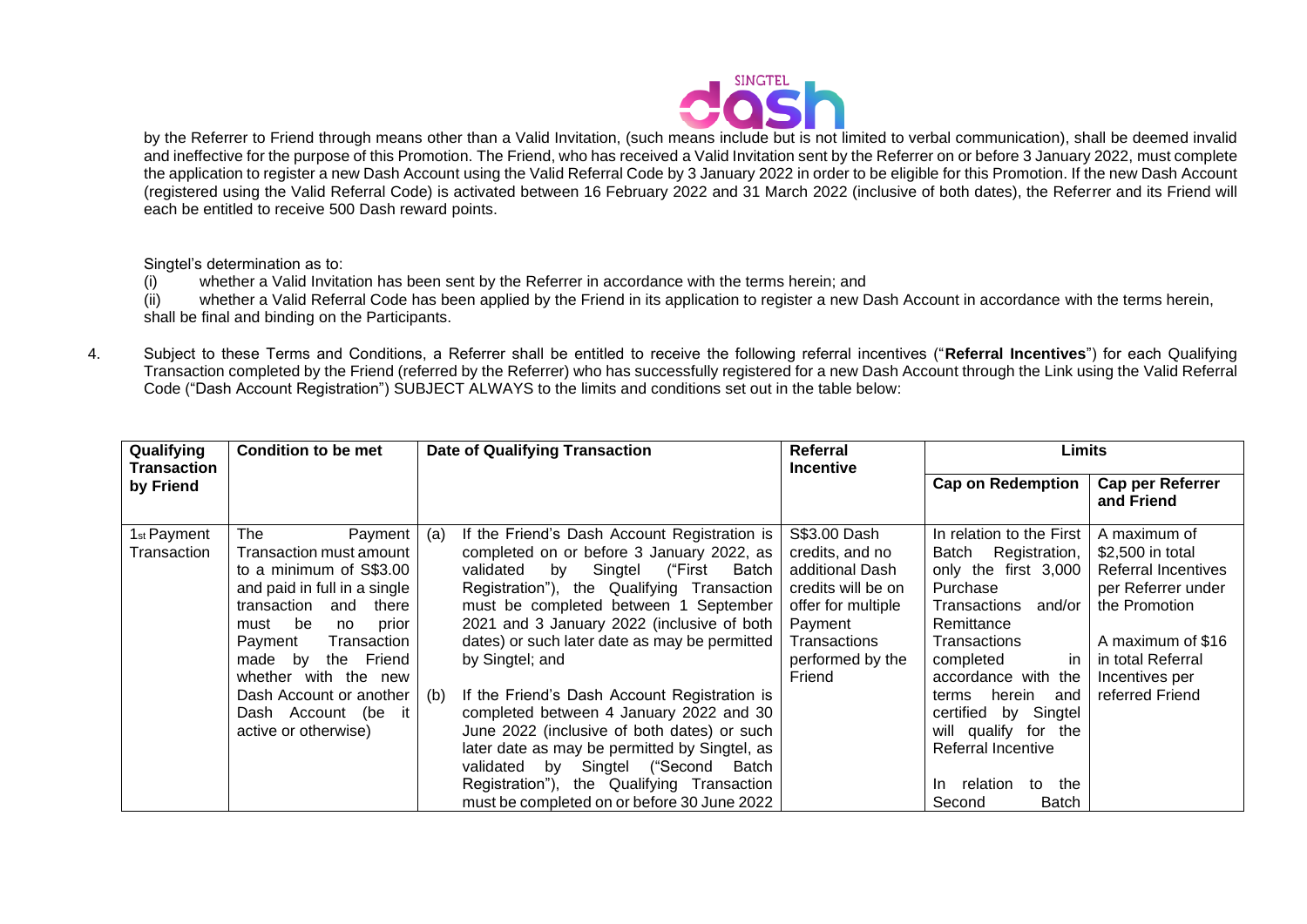

|                           |                                                                                                                                                                                                                                                                                                            |            | or such later date as may be permitted by<br>Singtel.                                                                                                                                                                                                                                                                                                                                                                 |                                                                                                                                                                                                                                                  | Registration, only the<br>first 3,600 Purchase<br>Transactions and/or<br>Remittance<br>Transactions<br>completed<br>in.<br>accordance with the<br>terms herein<br>and<br>certified by Singtel<br>will qualify for the<br>Referral Incentive                                              |  |
|---------------------------|------------------------------------------------------------------------------------------------------------------------------------------------------------------------------------------------------------------------------------------------------------------------------------------------------------|------------|-----------------------------------------------------------------------------------------------------------------------------------------------------------------------------------------------------------------------------------------------------------------------------------------------------------------------------------------------------------------------------------------------------------------------|--------------------------------------------------------------------------------------------------------------------------------------------------------------------------------------------------------------------------------------------------|------------------------------------------------------------------------------------------------------------------------------------------------------------------------------------------------------------------------------------------------------------------------------------------|--|
| Remittance<br>Transaction | The amount remitted is a<br>minimum of S\$100.00<br>excluding transaction<br>fees and must be<br>remitted in a lump sum<br>and there must be no<br>prior Remittance<br>Transaction made by the<br>Friend whether with the<br>new Dash Account or<br>another Dash Account<br>(be it active or<br>otherwise) | (a)<br>(b) | In relation to the First Batch Registration, the<br>Qualifying Transaction must be completed<br>between 1 December 2021 and 3 January<br>2022 (inclusive of both dates) or such later<br>date as may be permitted by Singtel; and<br>In relation to the Second Batch Registration,<br>the Qualifying Transaction must be completed<br>on or before 30 June 2022 or such later date<br>as may be permitted by Singtel. | S\$3.00 Dash<br>credits, and no<br>additional Dash<br>credits will be on<br>offer for multiple<br>Remittance<br>Transactions<br>performed by the<br>Friend                                                                                       |                                                                                                                                                                                                                                                                                          |  |
| Dash PET<br>Transaction   | There must be no prior<br>Dash PET Transaction<br>made by the Friend<br>whether with the new<br>Dash Account or another<br>Dash Account (be it<br>active or otherwise)                                                                                                                                     |            |                                                                                                                                                                                                                                                                                                                                                                                                                       | If the Qualifying<br>Transaction is<br>completed on or<br>before 31 March<br>2022, the Referral<br>Incentive shall be<br>S\$1.00 Dash<br>credits, with an<br>additional S\$3.00<br>Dash credits on<br>offer if the<br>balance in the<br>Dash PET | In relation to the First<br>Batch<br>Registration,<br>only the first 500<br>Dash<br><b>PET</b><br>Transactions<br>completed<br>by<br>referred Friends<br>in<br>accordance with the<br>herein<br>and<br>terms<br>certified by Singtel<br>will be considered for<br>the Referral Incentive |  |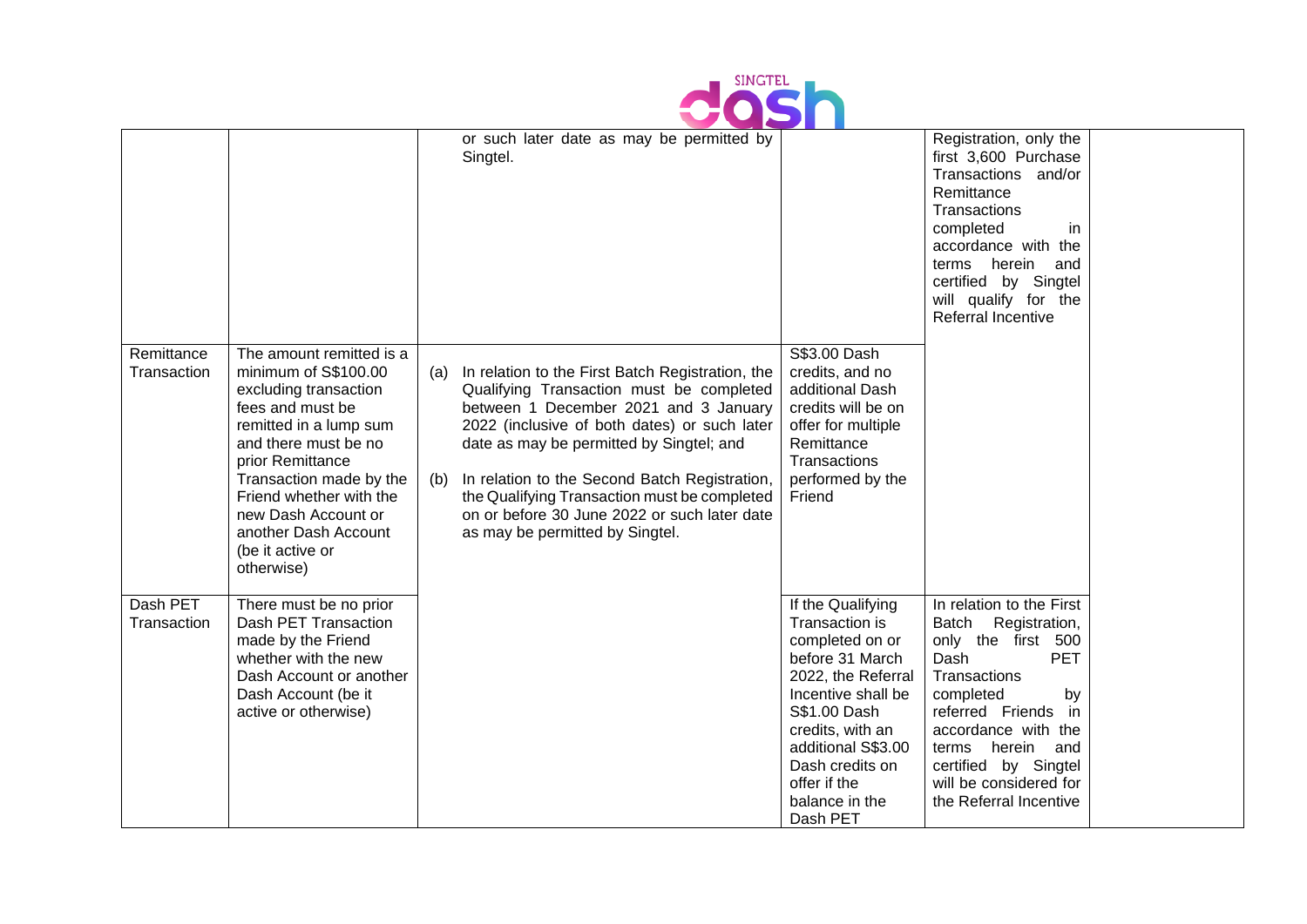

|  | account remains     | In relation<br>to the  |  |
|--|---------------------|------------------------|--|
|  | no lower than       | Second<br>Batch        |  |
|  | S\$5000 at all      | Registration, only the |  |
|  | times.              | first 600 Dash PET     |  |
|  |                     | Transactions           |  |
|  | If the Qualifying   | completed<br>by        |  |
|  | Transaction is      | referred Friends<br>in |  |
|  | completed after     | accordance with the    |  |
|  | 31 March 2022       | terms herein and       |  |
|  | but on or before    | certified by Singtel   |  |
|  | 30 June 2022, the   | will be considered for |  |
|  | Referral Incentive  | the Referral Incentive |  |
|  | shall be S\$4.00    |                        |  |
|  | Dash credits so     |                        |  |
|  | long as the         |                        |  |
|  | balance in the      |                        |  |
|  | Dash PET            |                        |  |
|  | account remains     |                        |  |
|  | no lower than       |                        |  |
|  | S\$5000 at all      |                        |  |
|  | times and an        |                        |  |
|  | additional S\$6.00  |                        |  |
|  | Dash credits if the |                        |  |
|  | Referrer is an      |                        |  |
|  | existing Dash       |                        |  |
|  | PET user.           |                        |  |

PROVIDED ALWAYS THAT Singtel's determination as to:

- (iii) whether a Qualifying Transaction has been successfully completed and if so, the date of its completion; and (iv) whether any of the above limits and/or caps have been exceeded,
- whether any of the above limits and/or caps have been exceeded,

shall be final and binding on the Participants.

## 5. To be eligible for the Promotion:

- (a) Both the Referrer and Friend must have downloaded and must be using version 4.6 and above of the Dash application in sending any Invitations or making any Qualifying Transactions under this Promotion, as the case may be.
- (b) The Dash Accounts of the Referrer and Friend must at all times be and remain valid and must not for any reason be terminated and/or suspended.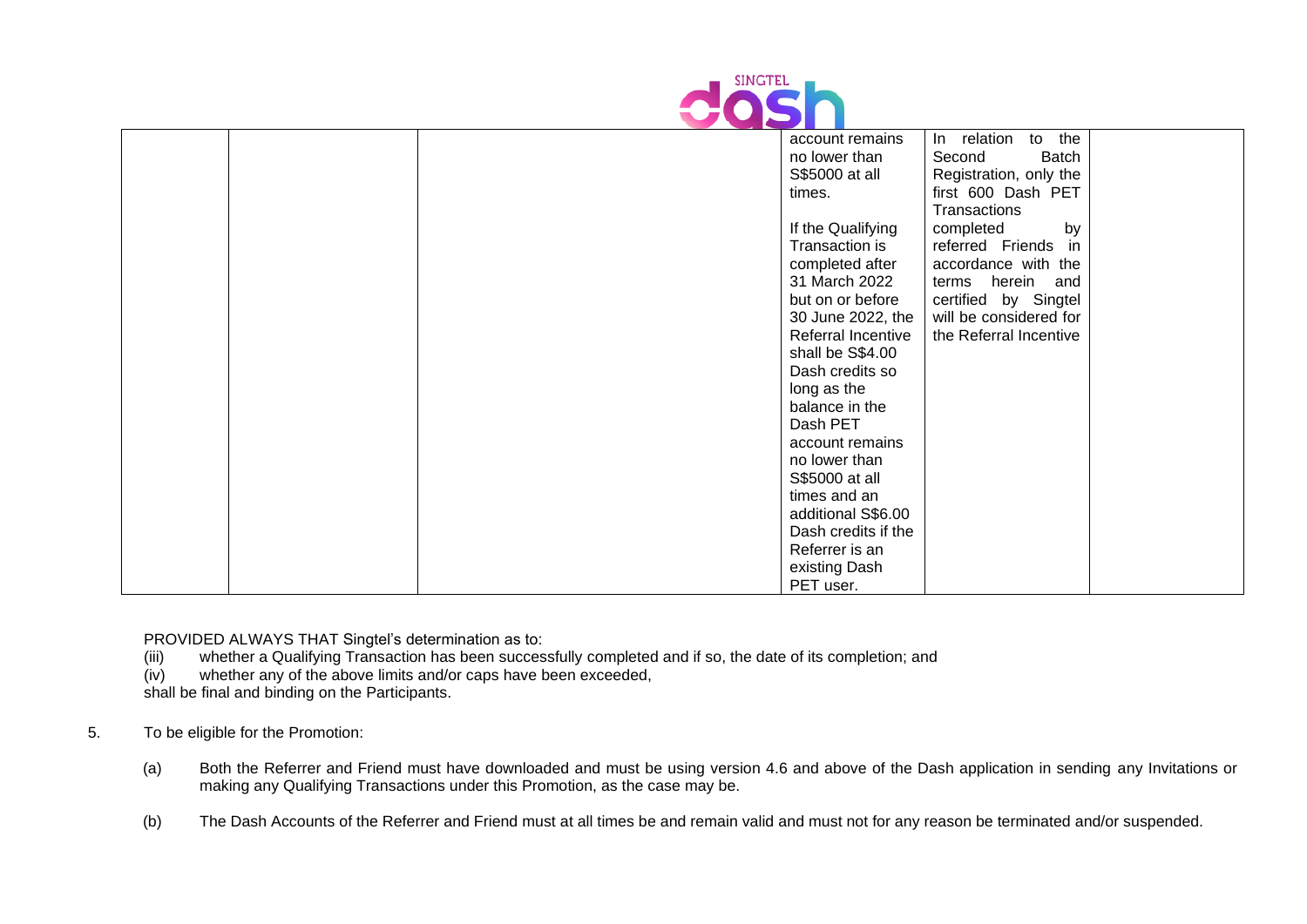

- (c) The Referrer and Friend must comply at all times (including, but not limited to, in making the Qualifying Transaction) with the terms and conditions governing the use of Dash and the entering into of any of the Qualifying Transaction including but not limited to the Dash Terms and Conditions, [General](https://dash.com.sg/files/terms/190604_Remittance_Service_TC_1.pdf)  [Terms and Conditions for Mobile Remittance \(Remittance Service\).](https://dash.com.sg/files/terms/190604_Remittance_Service_TC_1.pdf) and the Terms and Conditions for In-App Insurance Products/Services within Dash (all of which may be accessed at https://www.dash.com.sg/terms).
- (d) In the case where the Friend has undertaken a Dash PET Transaction, the Dash PET policy of such Friend must at all times be and remain valid and must not for any reason be terminated, revoked, cancelled and/or suspended.
- (e) In the case where the Friend has undertaken a Remittance Transaction, the Dash Remittance account of the Friend must at all times be and remain valid and must not for any reason be terminated and/or suspended.
- (f) The Referrer must at all times comply with all applicable laws and regulations and Singtel's directions with regards to all referral activities;
- (g) The Referrer shall strictly refrain from:
	- i. making any representation, promise and/or giving any advice (financial, legal or otherwise) warranty, guarantee and/or assura nce, with regards to any of the Qualifying Transactions;
	- ii. engaging in any conduct, act or omission that may be misleading, deceptive or that may improperly influence the Friend's decision to perform any of the Qualifying Transactions;
	- iii. providing inaccurate, ambiguous or incomplete information on any of the Qualifying Transactions;
	- iv. collecting, using and/or disclosing the Friend's personal data for purposes other than in connection with this Promotion. The Referrer shall secure the Friend's prior written consent to the collection and use of its personal information; and
	- v. engaging in any conduct or act that promotes the personal interest of the Referrer to the detriment of the Friend.

Employees of the Singtel Group of Companies and any other parties who are directly involved in the Promotion may not, at the discretion of Singtel, be eligible to participate in the Promotion.

- 6. Singtel will endeavour to credit the Referral Incentive to the Dash account of the Referrer within thirty (30) business day after the end of the Promotion Period, and certification by Singtel that all other pre-conditions have been satisfied or whenever Singtel deems fit. Singtel will endeavour to credit the Dash reward points (if applicable) to the Dash account of the Referrer and Friend within thirty (30) business day after the end of the Promotion Period, and certification by Singtel that all other pre-conditions have been satisfied or whenever Singtel deems fit.
- 7. Notwithstanding any provision in these Terms and Conditions:
	- (a) Singtel shall not be required to credit the Referral Incentive, the Dash reward points or any part thereof to the relevant Dash account in connection with these Terms and Conditions, if:
		- (i) at any time Singtel, at its sole and absolute discretion, suspects any fraud, collusion or other unlawful or illegal activity in relation to, and/or misuse of the Participant's Dash account;
		- (ii) the Participant's Dash account and/or the Participant's access to or use of Dash is for any reason terminated and/or suspended during the period from the date of commencement of the Promotion Period to the date on which Singtel credits the relevant Dash account with the Referral Incentive (and/or the Dash reward points) pursuant to these Terms and Conditions (both dates inclusive) ("**Relevant Period**");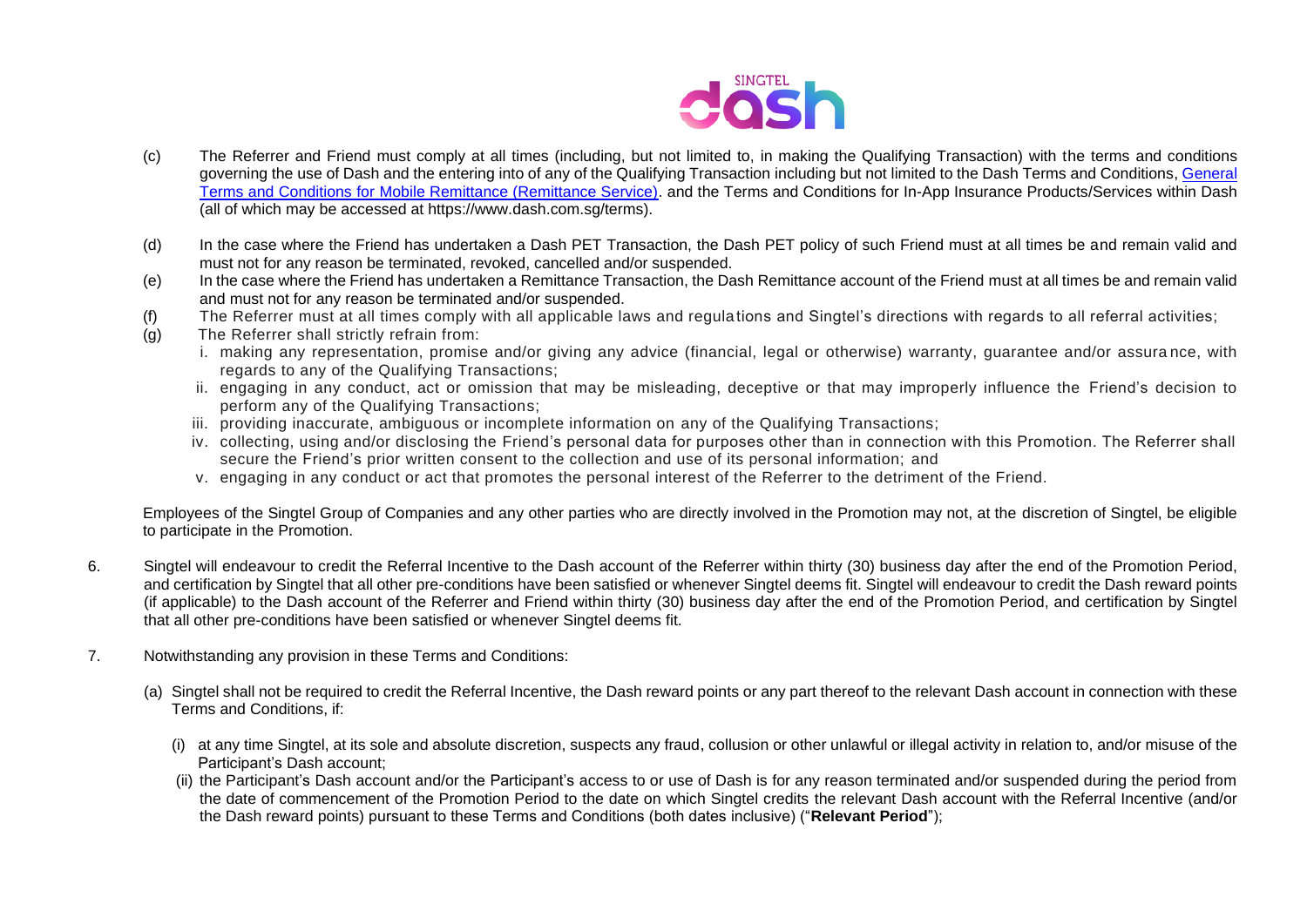

(iii) the Promotion is terminated at the sole discretion of Singtel at any time during the Relevant Period;

(iv) the phone number which is registered in respect of the Participant's Dash account is for any reason changed during the Relevant Period;

- (v) the credit of the Referral Incentive will result in the Referrer's Dash account being in excess of the then prevailing maximum wallet limit; and/or
- (vi) at any time Singtel, at its sole and absolute discretion, suspects or believes that the Participant is in breach of any applicable law, regulation and/or any of the terms herein.
- 一 (b) The Referral Incentive, Dash reward points or any part thereof that is not credited for such reasons in (a) above shall be forfeited at the sole and absolute discretion of Singtel, and the Participants shall not be entitled to any compensation for the same.
	- (c) Singtel shall be entitled, at Singtel's sole and absolute discretion and without prior notice to the Participants, to remove from the relevant Dash account, the Referral Incentive and/or the Dash reward points which has been credited in connection with these Terms and Conditions (or any part thereof), if:
		- (i) such amount has, in Singtel's sole opinion, been wrongly credited for any reason whatsoever;
		- (ii) at any time, Singtel reasonably believes that the Participant is involved in manipulating, rigging, abusing, cheating the underlying system or is otherwise engaged in any activity calculated to game the system or gain an unfair advantage; or
		- (iii) there is a revocation, termination, cancellation, surrender or reversal of the successful Qualifying Transaction or a refund is made to the Friend subsequent to the completion of the Qualifying Transaction for any reason whatsoever.

If Singtel is unable to remove the Referral Incentive and/or the Dash reward points, the sum equivalent to the Referral Incentive and/or the Dash reward points shall be a debt that is forthwith due and payable by the Referrer to Singtel, and Singtel shall have the right of set off in respect of this debt.

- 8. The Referral Incentive and Dash reward points are non-exchangeable for any other items.
- 9. For avoidance of doubt, Referral Incentives will only be payable to the Referrer whose Valid Referral Code has been applied during the registration of the Dash Account by the Friend. By applying the Valid Referral Code, the Friend confirms its acceptance of the Terms and Conditions of this Promotion.
- 10. The Referrer shall not make any changes or amendments to the Valid Invitation. Singtel shall not be liable to the Participant for any changes or amendments to the Valid Invitation made by the Referrer in breach of these Terms and Conditions.
- 11. Singtel reserves the right to terminate the Promotion in its entirety and/or to vary, amend, delete or supplement any of these Terms and Conditions, at any time, in its sole absolute discretion and without prior notice to the Participant. In the event of such termination or variation, Singtel may at its absolute discretion elect not to award the Referral Incentive and/or the Dash reward points in respect of the terminated or varied Promotion.
- 12. Notwithstanding any other provision of these Terms and Conditions, Singtel has the sole and absolute discretion to determine the eligibility of a Participant to enter and participate in this Promotion and the Participant's entitlement to the Referral Incentive and/or the Dash reward points. Singtel may at its sole and absolute discretion disallow or disqualify any persons from participating in the Promotion, and shall not be required to provide any reason or explanation for any of its determinations, decisions and opinions in this regard.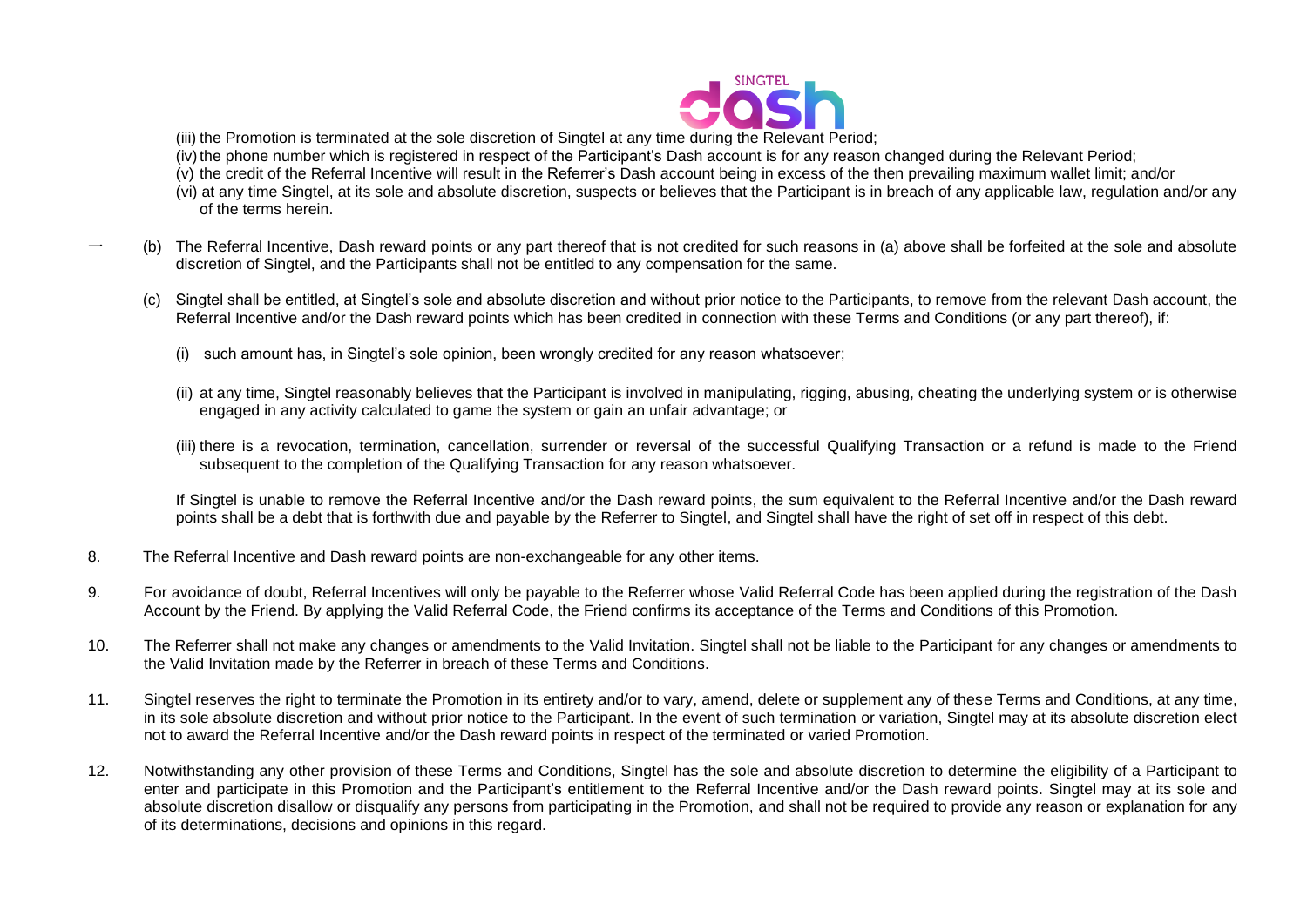

- 13. Singtel's decisions on all matters relating to or in connection with this Promotion and these Terms and Conditions shall be final including but not limited to its determination that all Referral Incentives have been exhausted. No appeal, correspondence or claims will be entertained.
- 14. Singtel shall not in any event be liable in any way to the Participant or any other person for any direct or indirect loss, liability, damages or expense whatsoever, howsoever arising, in connection with this Promotion (including, but not limited to, that arising from or in connection with any failure or delay by Singtel to credit the Referral Incentive and/or the Dash reward points, or any part thereof, to the relevant Participant).
- 15. By participating in the Promotion, the Participants consent to Singtel's collection, holding, storage, use, processing, transfer, disclosure and/or reporting (whether directly or indirectly) to any relevant third party, including the third party insurer and the Referrer, of the Participants' personal data and/or information provided to Singtel, for the purposes of administration of the Promotion; and the Participants further consent and acknowledge that the Participants' personal data and/or information (i) will also be processed in line with the Dash Data Protection Policy available at http://www.dash.com.sg/terms; and (ii) may be used in accordance with Singtel's policies, terms and conditions or notices made available by Singtel from time to time.
- 16. Where the Participant is providing Singtel with personal data of another individual, the Participant shall warrant that the Participant is authorised by the individual to provide Singtel with the individual's personal data and have obtained the consent of the individual for the collection, use and disclosure of such personal data by Singtel in accordance with Dash Data Protection Policy available at http://www.dash.com.sg/terms.
- 17. Nothing in these Terms and Conditions is intended to, or shall be deemed to, establish any partnership, joint venture or relationship of partnership or agency between Singtel and any of the Participants. Accordingly, no Participant shall be deemed to have any authority to make any representation, or enter into any commitment or contract on behalf of Singtel. Each Participant confirms it is acting on its own behalf and not for the benefit of Singtel or any other person. No Participant shall be construed as being an agent or employee of Singtel by virtue only of these Terms and Conditions or this Promotion.
- 18. The Participants shall indemnify and hold Singtel harmless against any and all damages, losses, costs (including legal costs) incurred by Singtel in connection with or in relation to any breach by the Participant of its obligations and warranties under these Terms and Conditions.
- 19. These Terms and Conditions are to be read in conjunction with other applicable terms and conditions which can be accessed at http://www.dash.com.sg/terms. If there is any inconsistency between (a) these Terms and Conditions and (b) such other applicable terms and conditions (including (without limitation) terms set out in the Valid Invitation, if any), these Terms and Conditions shall prevail to the extent of such inconsistency.
- 20. These Terms shall be subject to and construed in accordance with the laws of Singapore and the Participant hereby submits to the exclusive jurisdiction of the courts of Singapore.
- 21. A person who is not a party to these Terms and Conditions has no right under the Contracts (Rights of Third Parties) Act, Chapter 53B of Singapore to enforce or enjoy the benefit of any provision of these Terms and Conditions.
- 22. Singtel is neither licenced to sell any insurance related products nor competent to provide any insurance related advice. Singtel is not an agent of any third party merchant or insurer (collectively the "Third Parties") and makes no representation that any due diligence was undertaken on the Third Parties for the purpose of this Promotion. The products purchased or obtained from the Third Parties may be subject to such other terms and conditions as may be imposed by them.